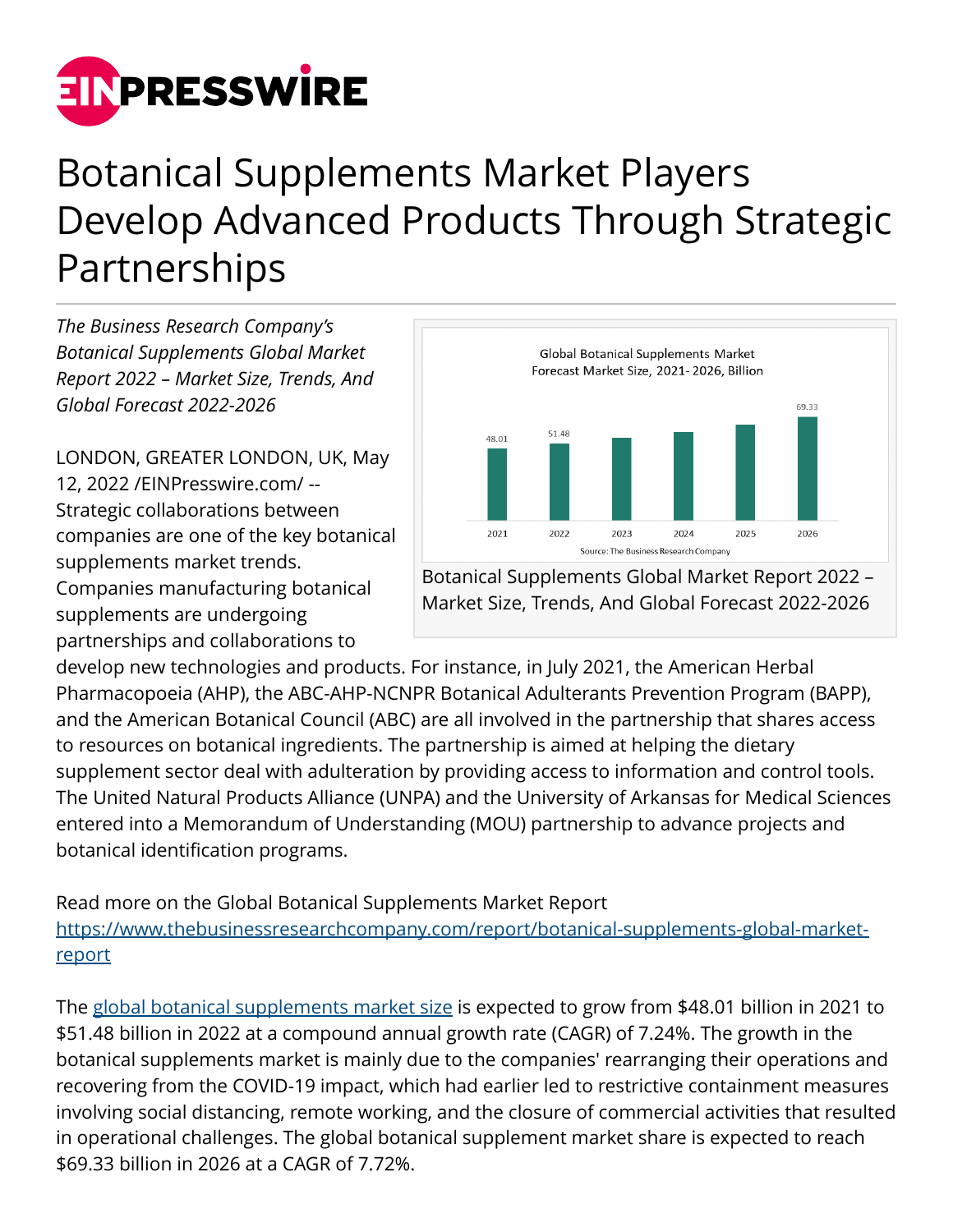The increasing number of health-conscious consumers is significantly driving the global botanical supplements market growth. Botanical supplements have numerous health benefits, have digestive properties, and are chemical free. According to the International Food Information Council's (IFIC) 2020 food and health survey, Americans have a strong interest in becoming more health-conscious, with 43% following a specific diet or eating pattern in 2020, up 38% from 2019. Also, 54% of all consumers cared more about the healthfulness of their food and beverage choices in 2020 than they did in 2010. Hence, the increasing number of healthconscious people is expected to propel the growth of the botanical supplements market in the forecast period.

Major players covered in the global botanical supplements market are The Himalaya Drug Company, Blackmores Limited, Glanbia Nutritionals, Gaia Herbs LLC, Amway Corporation, Ricola AG, Procter and Gamble, Bio-Botanica Inc, Herbalife Nutrition, The Nature's Bounty Co., Archer Daniels Midland Company (ADM), MMJ International Holdings, Pharmavite LLC, and Prinova Group.

TBRC's global botanical supplements market research report is segmented by source into herbs, leaves, spices, flowers, others, by form into powder, liquid, tablets, capsules, gummies, others, by application into energy and weight management, bone and joint health, gastrointestinal health, immunity, cardiac health, diabetes, anti-cancer, others, by distribution channel into hospital pharmacies, retail pharmacies, online pharmacies.

[Botanical Supplements Global Market Report 2022](https://www.thebusinessresearchcompany.com/report/botanical-supplements-global-market-report) – By Source (Herbs, Leaves, Spices, Flowers, Other Sources), By Form (Powder, Liquid, Tablets, Capsules, Gummies, Other Forms), By Application (Energy And Weight Management, Bone And Joint Health, Gastrointestinal Health, Immunity, Cardiac Health, Diabetes, Anti-cancer, Other Applications), By Distribution Channel (Hospital Pharmacies, Retail Pharmacies, Online Pharmacies) – Market Size, Trends, And Global Forecast 2022-2026 is one of a series of new reports from The Business Research Company that provides a botanical supplements market overview, forecast botanical supplements market size and growth for the whole market, botanical supplements market segments, geographies, botanical supplements market trends, botanical supplements market drivers, restraints, leading competitors' revenues, profiles, and market shares.

Request for a Sample of the Global Botanical Supplements Market Report <https://www.thebusinessresearchcompany.com/sample.aspx?id=5882&type=smp>

Not what you were looking for? Here is a list of similar reports by The Business Research Company:

Vitamin and Minerals Global Market Report 2022 – By Type (Multivitamin, Single Vitamin, Multi Mineral, Single Mineral), By Application (Energy And Weight Management, General Health, Bone And Joint Health, Gastrointestinal Health, Immunity, Cardiac Health, Diabetes, Anti-Cancer), By Distribution Channel (Pharmacies And Drug Stores, Supermarkets And Hypermarkets, Online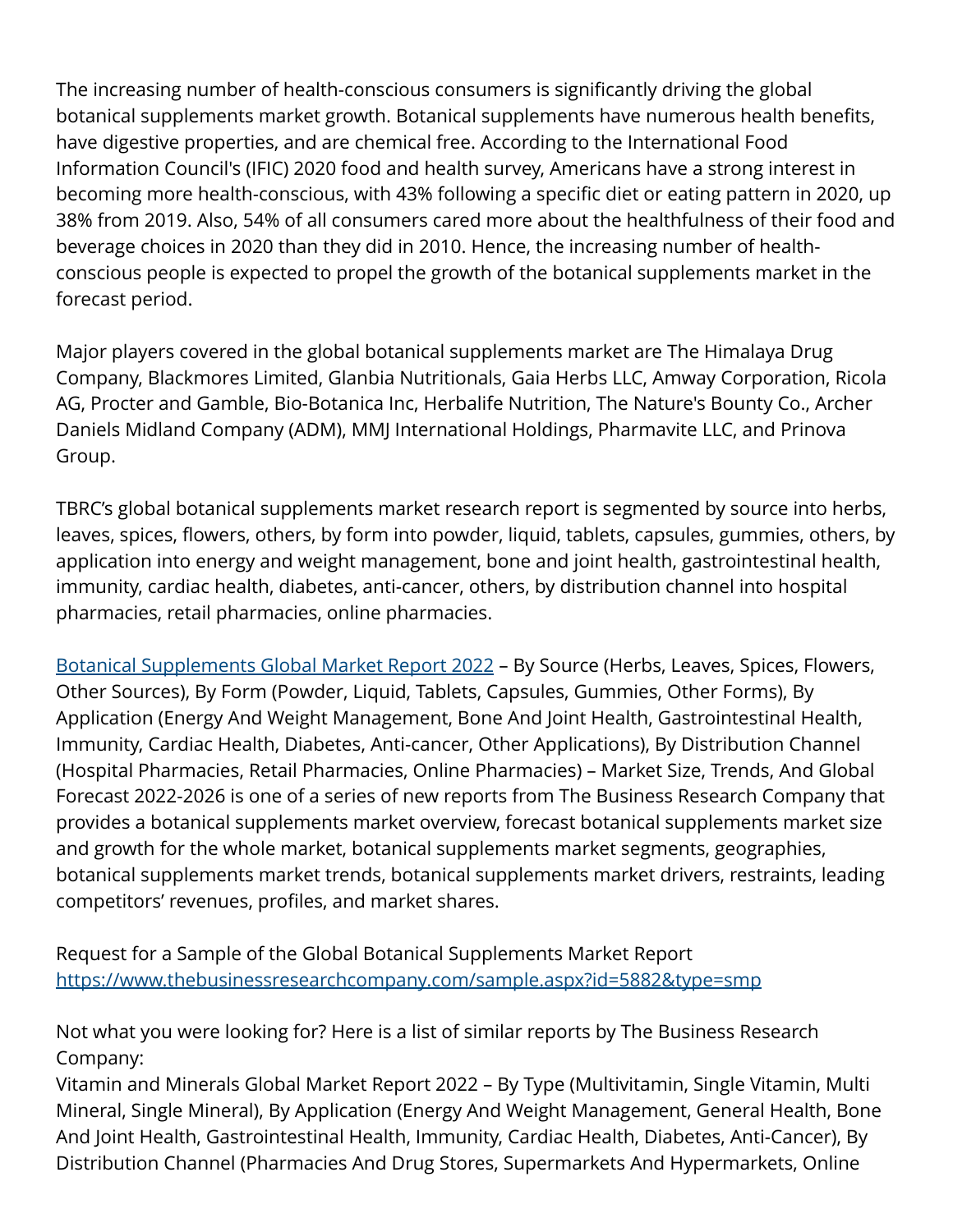Channels), By End-User (Adults, Geriatric, Pregnant Women, Children, Infants) – Market Size, Trends, And Global Forecast 2022-2026

[https://www.thebusinessresearchcompany.com/report/vitamin-and-mineral-supplement-global](https://www.thebusinessresearchcompany.com/report/vitamin-and-mineral-supplement-global-market-report)[market-report](https://www.thebusinessresearchcompany.com/report/vitamin-and-mineral-supplement-global-market-report)

Gummy Vitamins Global Market Report 2022 – By Product Type (Single Vitamin, Multi Vitamin, Probiotics), By Source (Plant, Animal), By End-User (Adult, Children), By Sales Channel (Hypermarket And Supermarket, Specialty Stores, Retail Pharmacies, Online sales Channel) – Market Size, Trends, And Global Forecast 2022-2026

<https://www.thebusinessresearchcompany.com/report/gummy-vitamins-global-market-report>

Multivitamin Capsules And Tablets Global Market Report 2022 – By Type (Multivitamins Tablets, Multivitamins Capsules), By Distribution Channel (Store Based, Non-Store Based), By Application ( Energy & Weight Management, General Health, Bone & Joint Health, Gastrointestinal Health, Immunity, Cardiac Health, Diabetes, Anti-Cancer), By End User (Adults, Geriatric, Pregnant Women, Children, Infants )– Market Size, Trends, And Global Forecast 2022-2026 [https://www.thebusinessresearchcompany.com/report/multivitamin-capsules-and-tablets](https://www.thebusinessresearchcompany.com/report/multivitamin-capsules-and-tablets-global-market-report)[global-market-report](https://www.thebusinessresearchcompany.com/report/multivitamin-capsules-and-tablets-global-market-report)

About [The Business Research Company?](https://www.thebusinessresearchcompany.com/)

The Business Research Company is a market research and intelligence firm that excels in company, market, and consumer research. It has over 200 research professionals at its offices in India, the UK and the US, as well a network of trained researchers globally. It has specialist consultants in a wide range of industries including manufacturing, healthcare, financial services and technology.

Read more about us at [https://www.thebusinessresearchcompany.com/about-the-business](https://www.thebusinessresearchcompany.com/about-the-business-research-company.aspx)[research-company.aspx](https://www.thebusinessresearchcompany.com/about-the-business-research-company.aspx)

Call us now for personal assistance with your purchase: Europe: +44 207 1930 708 Asia: +91 88972 63534 Americas: +1 315 623 0293 Email: info@tbrc.info

Check out our: LinkedIn: <https://bit.ly/3b7850r> Twitter:<https://bit.ly/3b1rmjS> YouTube: https://www.youtube.com/channel/UC24\_fl0rV8cR5DxlCpgmyFQ Blog: <http://blog.tbrc.info/>

Oliver Guirdham The Business Research Company